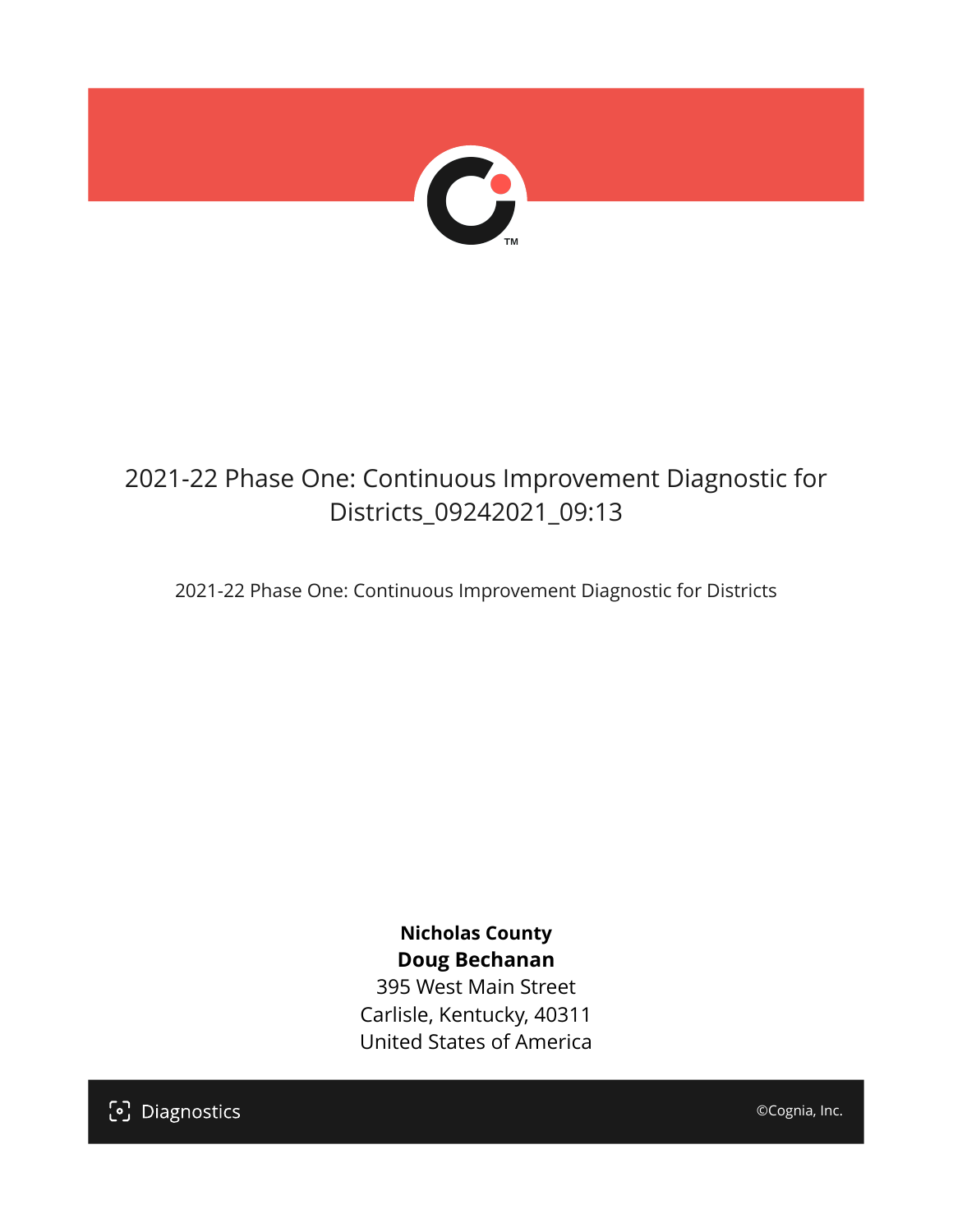2021-22 Phase One: Continuous Improvement Diagnostic for Districts - 2021-22 Phase One: Continuous Improvement Diagnostic for

Districts\_09242021\_09:13 - Generated on 01/21/2022

Nicholas County

### **Table of Contents**

[2021-22 Phase One: Continuous Improvement Diagnostic for Districts](#page-2-0)[3](#page-2-0)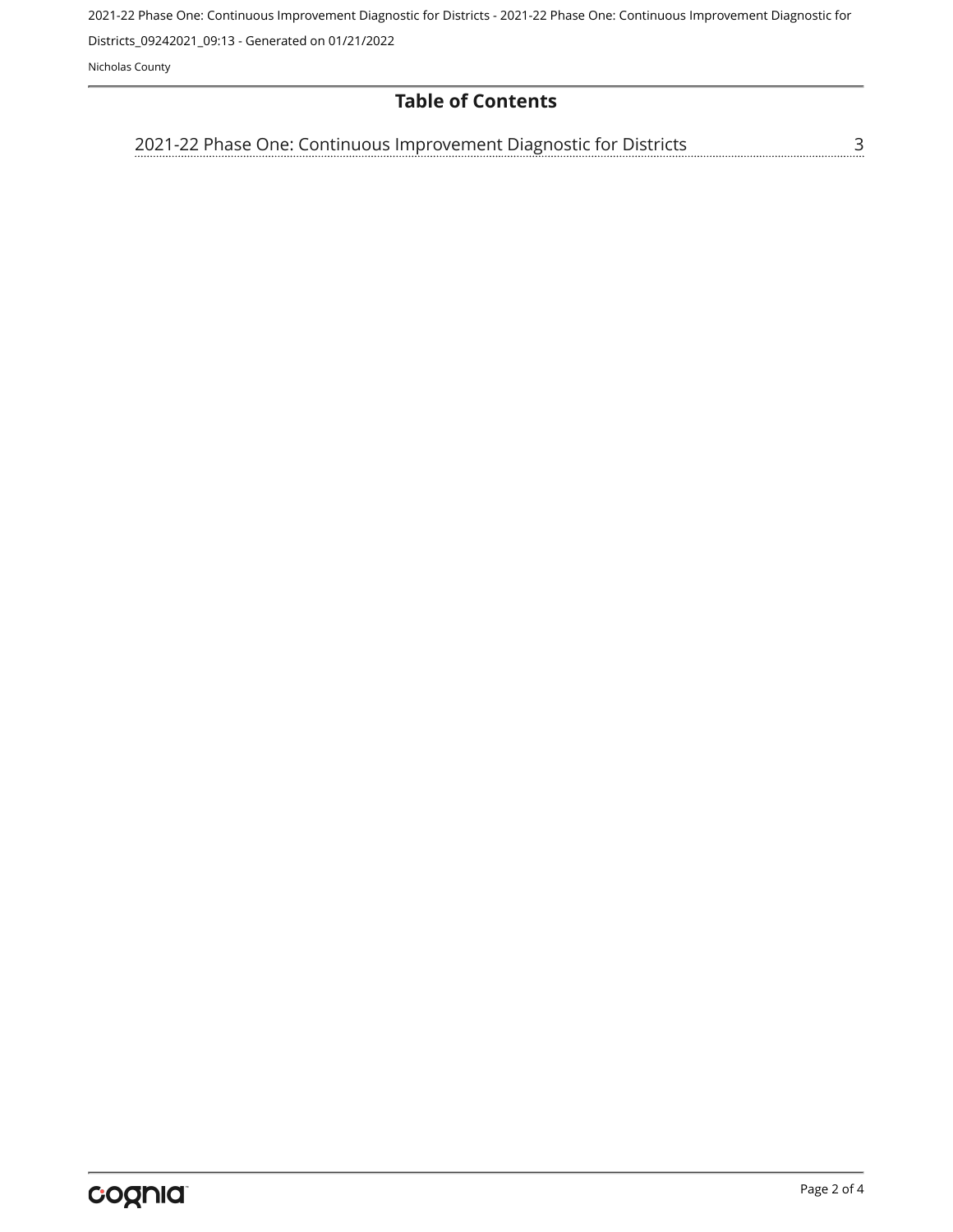2021-22 Phase One: Continuous Improvement Diagnostic for Districts - 2021-22 Phase One: Continuous Improvement Diagnostic for Districts\_09242021\_09:13 - Generated on 01/21/2022

Nicholas County

## <span id="page-2-0"></span>**2021-22 Phase One: Continuous Improvement Diagnostic for Districts**

The **Comprehensive District Improvement Plan or CDIP** is defined as a *plan developed by the local school district with input of parents, faculty, staff, and representatives of school councils from each school in the district, based on a review of relevant data that includes targets, strategies, activities, and a time schedule to support student achievement and student growth and to eliminate achievement gaps among groups of students.*

The comprehensive school and district improvement plan process is outlined in 703 KAR 5:225. The requirements included in the administrative regulation are key components of the continuous improvement process in Kentucky and ultimately fulfillment of school, district, and state goals under the Kentucky State Plan as required by the Every Student Succeeds Act (ESSA).

While the regulation outlines a timeline for compliance purposes, the plan itself is a strategic and proven approach to improve processes and to ensure students achieve. The timeline for the district's 2021-22 diagnostics is as follows:

#### **Phase One: August 1 - October 1**

• Continuous Improvement Diagnostic for Districts

#### **Phase Two: October 1 - November 1**

- The Needs Assessment for Districts
- District Assurances
- District Safety Report

#### **Phase Three: November 1 - January 1**

- Comprehensive District Improvement Plan
- Executive Summary for Districts
- The Superintendent Gap Assurance
- Professional Development Plan for Districts

#### **Phase Four: January 1 - December 31**

- Continuation of Learning Plan for Districts (Due May 1)
- English Learner Plan for Districts (Lau Plan) (Due May 1)
- Progress Monitoring

*As superintendent of the district, I hereby commit to implementing continuous improvement processes with fidelity to support student achievement and student growth and to eliminate achievement gaps among groups of students. I also assure that*